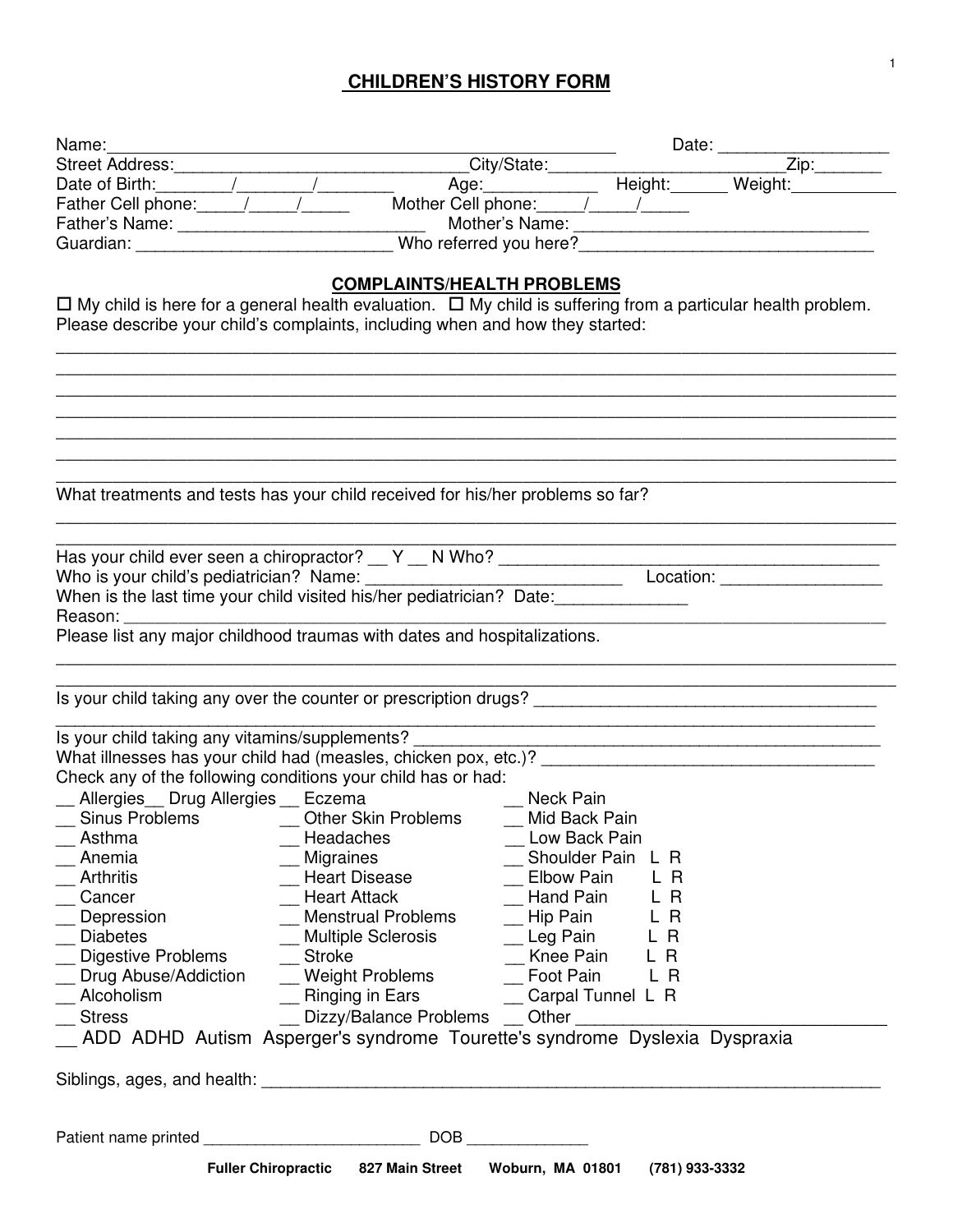| <b>Fuller Chiropractic</b><br>(781) 933-3332<br>827 Main Street<br>Woburn, MA 01801                                                                                                                                                                                                                                                                                                                                                                                                                                                                                                                                                                                                                                                                                                                                                                                                                           |  |  |  |  |  |
|---------------------------------------------------------------------------------------------------------------------------------------------------------------------------------------------------------------------------------------------------------------------------------------------------------------------------------------------------------------------------------------------------------------------------------------------------------------------------------------------------------------------------------------------------------------------------------------------------------------------------------------------------------------------------------------------------------------------------------------------------------------------------------------------------------------------------------------------------------------------------------------------------------------|--|--|--|--|--|
|                                                                                                                                                                                                                                                                                                                                                                                                                                                                                                                                                                                                                                                                                                                                                                                                                                                                                                               |  |  |  |  |  |
|                                                                                                                                                                                                                                                                                                                                                                                                                                                                                                                                                                                                                                                                                                                                                                                                                                                                                                               |  |  |  |  |  |
| PRIVACY NOTICE ACKNOWLEDGEMENT<br>We are very concerned with protecting your privacy, especially in matters that concern your personal health information.<br>In accordance with the Health Insurance Portability and Accountability Act of 1996 (HIPAA), we are required to supply you<br>with a copy of our privacy policies and procedures. We encourage you to read this document carefully, for it outlines the<br>use and limitations of the disclosure of your health information and your rights as a patient. If you ever have any<br>questions or concerns regarding the use or dissemination of your personal health information, we would be happy to<br>address them. I acknowledge that I have been offered a copy of Fuller Chiropractic, P.C.'s Notice of Privacy Practices<br>for Protected Health Information, and I have been told that a copy is available at the front desk at any time. |  |  |  |  |  |
|                                                                                                                                                                                                                                                                                                                                                                                                                                                                                                                                                                                                                                                                                                                                                                                                                                                                                                               |  |  |  |  |  |
| By my signature below, I understand that if my health insurance denies the charges, I am responsible for payment of my bill.                                                                                                                                                                                                                                                                                                                                                                                                                                                                                                                                                                                                                                                                                                                                                                                  |  |  |  |  |  |
| Parent Signature (X) New York Contract and Signature Contract of the Signature Contract of the Signature Contract of the Signature Contract of the Signature Contract of the Signature Contract of the Signature Contract of t                                                                                                                                                                                                                                                                                                                                                                                                                                                                                                                                                                                                                                                                                |  |  |  |  |  |
| $20$ ______.                                                                                                                                                                                                                                                                                                                                                                                                                                                                                                                                                                                                                                                                                                                                                                                                                                                                                                  |  |  |  |  |  |
| Insurance Company to make payment directly<br>I hereby instruct and direct<br>Insurance Company to make payment directly<br>to: FULLER CHIROPRACTIC, 827 Main Street, Woburn, MA 01801, the professional or chiropractic benefits allowable,<br>and otherwise payable to me under my current insurance policy as payment toward the total charges for professional<br>services rendered. THIS IS A DIRECT ASSIGNMENT OF MY RIGHTS AND BENEFITS UNDER THIS POLICY. This<br>payment will not exceed my indebtedness to the above-mentioned assignee, and I have agreed to pay, in a current<br>manner, any balance of said professional service charges over and above this insurance payment.<br>A photocopy of this Assignment shall be considered as effective and valid as the original dated at Woburn,                                                                                                    |  |  |  |  |  |
| INSURANCE ASSIGNMENT AND INSTRUCTION FOR DIRECT PAYMENT TO DOCTOR                                                                                                                                                                                                                                                                                                                                                                                                                                                                                                                                                                                                                                                                                                                                                                                                                                             |  |  |  |  |  |
| Date and the contract of the contract of the contract of the contract of the contract of the contract of the contract of the contract of the contract of the contract of the contract of the contract of the contract of the c                                                                                                                                                                                                                                                                                                                                                                                                                                                                                                                                                                                                                                                                                |  |  |  |  |  |
| I, the undersigned, being the parent/guardian of ______________________, certify that the above information is correct.<br>I authorize Fuller Chiropractic to perform an examination, take x-rays if necessary, and administer chiropractic treatment<br>for this child. I authorize Fuller Chiropractic to contact and release information to other health care providers the child has<br>to coordinate care, and to release health information for insurance reimbursement purposes.                                                                                                                                                                                                                                                                                                                                                                                                                       |  |  |  |  |  |
| CHILD CONSENT TO TREATMENT AUTHORIZATION                                                                                                                                                                                                                                                                                                                                                                                                                                                                                                                                                                                                                                                                                                                                                                                                                                                                      |  |  |  |  |  |
| A healthy eater? Y N An unhealthy eater? Y N Somewhere in-between? Y N<br>Can they eat anything they want? Y N If not, what is avoided?<br>Any caffeine consumed (coffee, soda, tea)? $Y \ N$ If so, how much?                                                                                                                                                                                                                                                                                                                                                                                                                                                                                                                                                                                                                                                                                                |  |  |  |  |  |
| □ Yes □No Any changes in bowel/bladder function?<br>□ Yes □No Any short or long-term memory changes?<br>□ Yes □No Any short or long-term memory changes?<br>$\Box$ Yes $\Box$ No Does your child exercise regularly? If so, what?                                                                                                                                                                                                                                                                                                                                                                                                                                                                                                                                                                                                                                                                             |  |  |  |  |  |
| $\Box$ Yes $\Box$ No Does your heart feel like it races?                                                                                                                                                                                                                                                                                                                                                                                                                                                                                                                                                                                                                                                                                                                                                                                                                                                      |  |  |  |  |  |
|                                                                                                                                                                                                                                                                                                                                                                                                                                                                                                                                                                                                                                                                                                                                                                                                                                                                                                               |  |  |  |  |  |